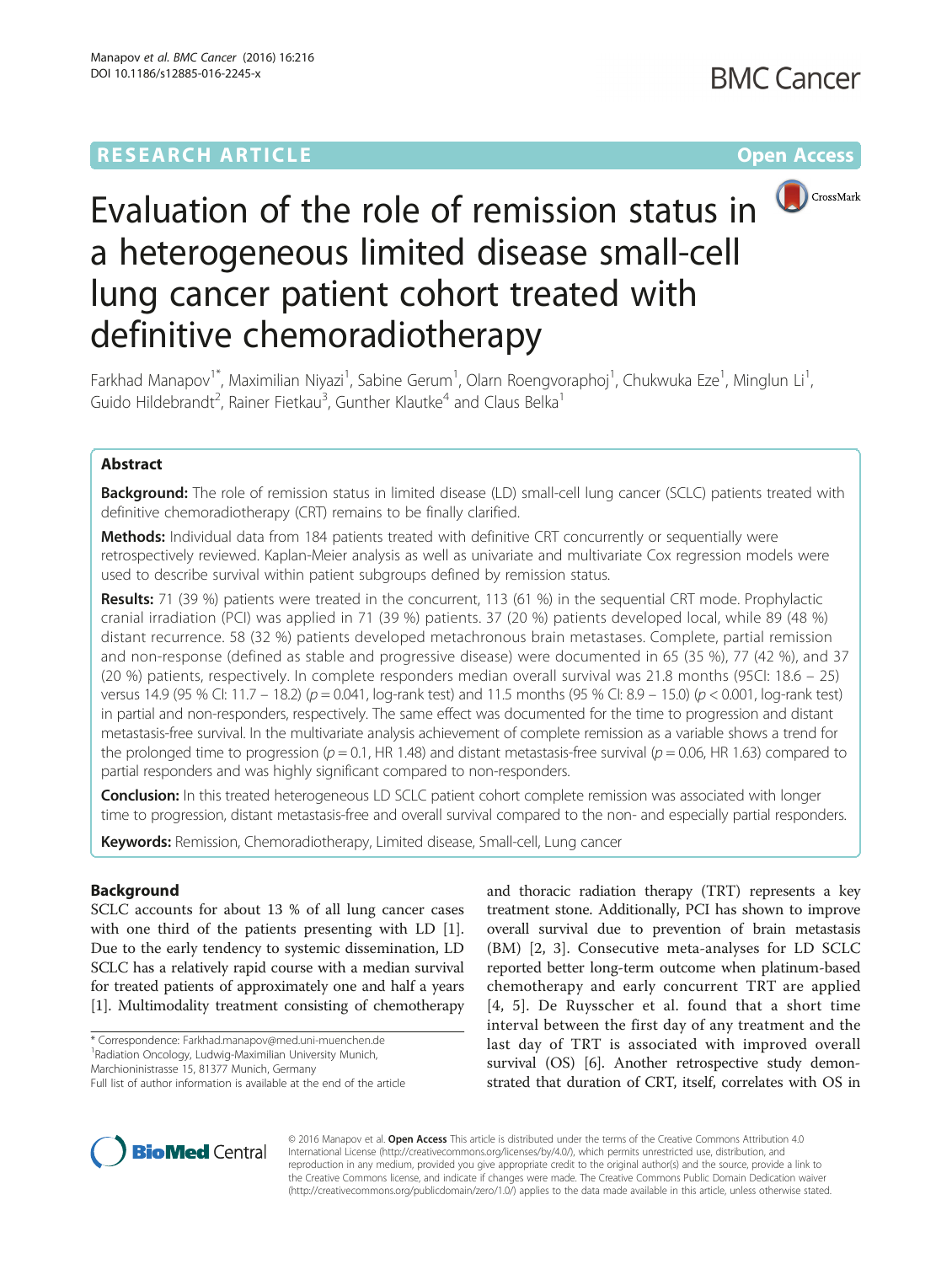LD SCLC patients with poor initial performance status (PS) successfully treated with multimodality therapy [[7](#page-5-0)].

In 2013 Sun et al. published a phase III study investigating the timing of TRT in the course of chemotherapy in LD SCLC [\[8\]](#page-5-0). No differences were found in the remission rate and survival between early and late irradiation groups. However, complete response was significantly associated with better OS. A 1997 published trial on the timing of TRT has already described significantly higher complete remission rates associated with better longterm outcome in the early versus late irradiation group [[9\]](#page-5-0). Correlation between remission status after CRT and brain-metastasis free survival in LD SCLC has also been previously documented [\[10\]](#page-5-0).

The aim of the present study was firstly to establish a correlation between response to multimodality treatment and survival in a heterogeneous LD SCLC patient cohort and secondly to compare different survival parameters in the subgroups of treatment responders, e.g. complete versus partial remission.

# **Methods**

# Patients

One hundred eighty-four patients from two institutions with initial PS score of WHO 0–3 were diagnosed with LD (UICC Stage I-III) SCLC and successfully treated with definitive CRT in concurrent or sequential modes from 1998 to 2011. Diagnosis was histologically proven in all patients. LD was defined as disease confined to one hemithorax with or without contralateral mediastinal and ipsilateral supraclavicular lymph node involvement, according to Murray et al. [[11](#page-5-0)]. Evidence of pleural effusion and involvement of the contralateral supraclavicular and/or hilar lymph nodes was considered as an exclusion criterion [\[12\]](#page-5-0). In all patients initial staging included bronchoscopy with biopsy, CT scans of the chest and abdomen, bone scintigraphy and contrast-enhanced cranial MRI. All patients provided written informed consent before they started treatment. Retrospective study was approved by the University of Munich Ethic Committee.

### Chemoradiotherapy

Concurrent CRT mode was conducted in 71 (39 %) patients and consisted of TRT starting with the first or second cycle of chemotherapy followed by two to four consolidation cycles. The sequential mode of treatment was applied in 113 (61 %) patients consisting of four to six chemotherapy cycles followed by TRT. The most common chemotherapy regimen was a combination of cisplatin either with etoposide or irinotecan. Chemotherapy was given in a 28-day cycle in patients treated with concurrent CRT and in a 21-day cycle in patients treated with sequential CRT according to Takada et al. [[13\]](#page-5-0). TRT was delivered on the linac with megavoltage equipment (8–15 MV) using a coplanar multiple field technique. Three-dimensional CT-simulated treatment planning was performed. Planning target volume was defined as a primary tumour bulk including involved lymph nodes visualised on the pre-therapeutic CT with 1.0 cm margin. 96 % patients were treated 5 days a week with daily fractions of 1.8/2.0 Gy to a total dose of at least 54 Gy (range:  $54 - 66$ Gy). 4 % of patients were treated with hyperfractionated accelerated TRT according to Turrisi AT et al. [\[14](#page-5-0)]. After completion of CRT 71 patients (39 %) with good partial and complete remission were treated with PCI (daily 2 Gy to a total dose of 30–36 Gy).

#### Response assessment

Response evaluation was done within two weeks after completion of CRT and based on CT scanning of thorax and abdomen as well as bone scintigraphy. Contrastenhanced cranial MRI was routinely performed before commencing PCI to exclude BM (Brain metastasis). Follow-up care was performed every 3 months during the first two years and every 6 months from the third year onwards. Response evaluation was based on the CT scans and performed by radiologist. Tumor response was defined according to Response Evaluation Criteria in Solid Tumors criteria [\[15](#page-5-0)]. Complete remission was defined in cases where staging did not demonstrate any signs of tumor and bronchoscopy revealed a tumor-free biopsy.

#### **Statistics**

All patients were recorded until death. There is no median follow-up due to the fact that the majority of patients died; therefore follow-up was as complete as possible. Survival rates were analysed according to Kaplan-Meier method and were measured from the date of initial diagnosis using SPSS 16.0 software. Kaplan-Meier analyses (pair-wise comparisons) were used to compare survival curves for the complete remission, partial remission and non-response (stable and progressive disease) subgroups. Remission status was also analysed for its association with time to progression (TTP), distant metastasis-free survival (DMFS) and overall survival (OS) by univariate and multivariate Cox regression models after adjustment for other prognostic factors (borderline significant factors in the univariate analysis).

# Results

#### Patient and treatment characteristics

Patient characteristics are described in Table [1.](#page-2-0) Of 184 patients treated, 111 (60 %) were men and 73 (40 %) were women. Median age at diagnosis was 63 years (range: 34–83). 34 (19 %) patients were older than 70 years. Median PS according to WHO for the entire cohort was 1 (range: 0 to 3). 71 (39 %) patients were treated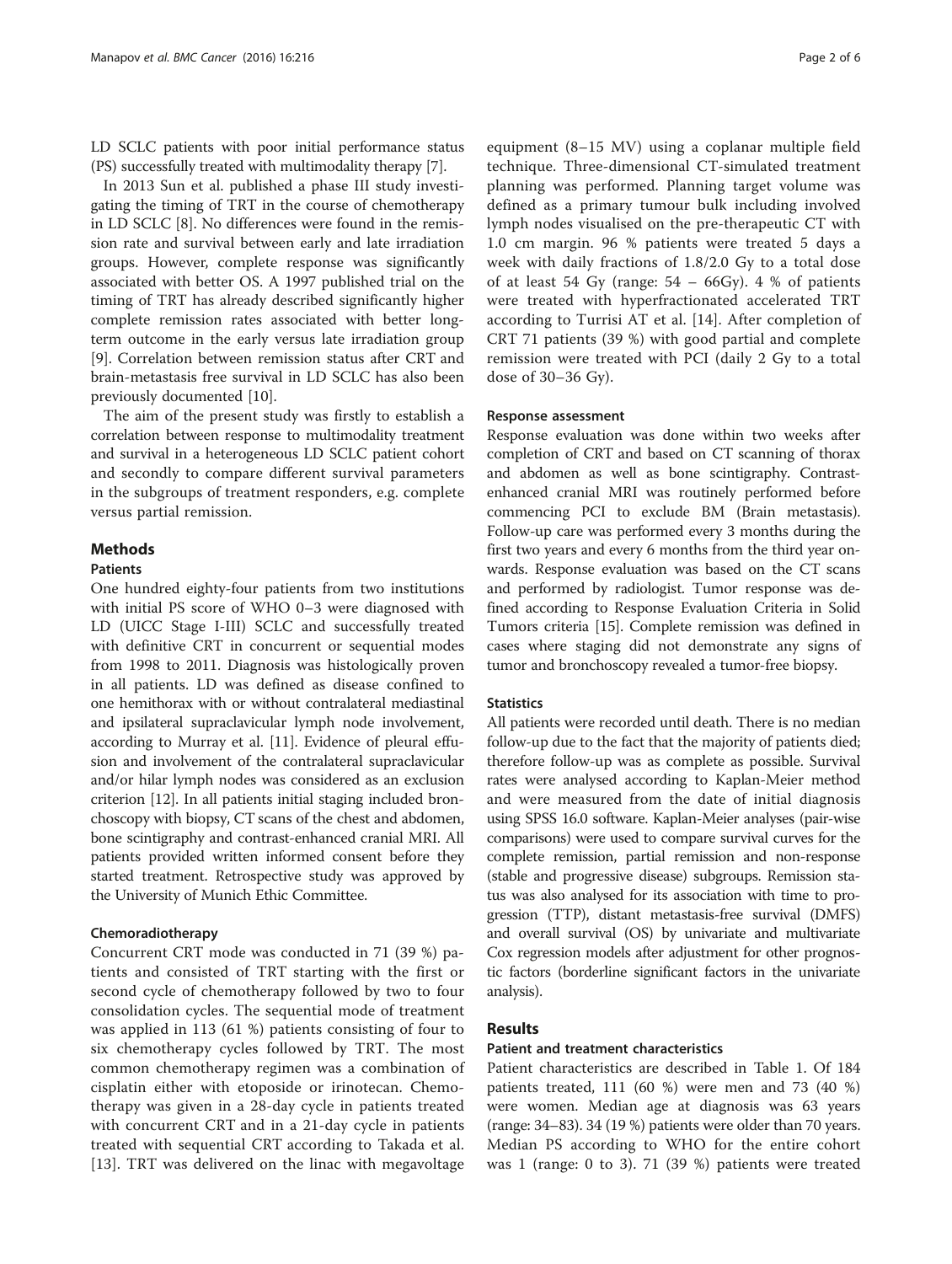<span id="page-2-0"></span>Table 1 Patient- and treatment characteristics

| Characteristics         | Number of Patients ( $N = 184$ ) | %        |
|-------------------------|----------------------------------|----------|
| Age at diagnosis        |                                  |          |
| Median 63 (range 34-83) |                                  |          |
| >70 years               | 34                               | 19       |
| Sex                     |                                  |          |
| M                       | 111                              | 60       |
| F                       | 73                               | 40       |
| CRT mode                |                                  |          |
| Sequential              | 113                              | 61       |
| Concurrent              | 71                               | 39       |
| Chemotherapy            |                                  |          |
| Platinum based          | 164                              | 89       |
| Non platinum based      | 20                               | 11       |
| Chemotherapy Cycles     |                                  |          |
| > 4                     | 148                              | 80       |
| $\leq$ 4                | 36                               | 20       |
| PCI                     |                                  |          |
| yes<br>no               | 71<br>113                        | 39<br>61 |

with concurrent and 113 (61 %) sequential treatment modes. T3/4-Stage disease was diagnosed in 101 (55 %) patients. 110 (60 %) patients presented with N-Stage 2 or 3. T1-T2  $( $5 \text{ cm}$ ) primary tumors without lymph$ node involvement were only detected in five (3 %) patients. Sufficient data on T- and N-stage were missing in 26 (14 %) and 35 (19 %) cases, respectively. There were no significant differences in regard to age, sex, PS and TNM-stage between patients treated in the concurrent and sequential groups. Platinum-based chemotherapy was applied in 164 (89 %) patients. 36 (20 %) patients were treated with less than four cycles of chemotherapy. PCI was applied in 71 (39 %) patients with good partial or complete remission. Median duration of multimodality treatment was 165 (range: 16–327) days. Median duration of TRT was 43 (range: 16–76) and of chemotherapy 108 (range: 5–233) days, respectively.

# Treatment response

Treatment response to definitive CRT is described in Table 2. Objective response was found in 142 (77 %) patients. Complete remission was documented in 65 (35 %) patients and was confirmed with bronchoscopy. 77 (42 %) patients had a partial remission. 37 (20 %) patients had non-response (stable or progressive disease). A lack of data on remission status was documented in 5 (3 %) cases. Local recurrence was found in 37 (20 %) patients. 89 (48 %) patients developed distant metastases. Metachronous BMs were detected in 58 (32 %) patients. Median OS, DMFS and TTP for the entire cohort were 16.8 (95

|                   | Table 2 Distribution of treatment response to definitive |
|-------------------|----------------------------------------------------------|
| chemoradiotherapy |                                                          |

| Treatment Response                        | Number of Patients |      |
|-------------------------------------------|--------------------|------|
|                                           | $(N = 184)$        | $\%$ |
| Complete remission                        | 65                 | 35   |
| Partial remission                         | 77                 | 42   |
| Non-Response (stable/progressive disease) | 37                 | 20   |
| Not validated                             | 5                  | 3    |
| Metachronous brain failure                | 58                 | 32   |
| Distant failure                           | 89                 | 48   |
| Local failure                             | 37                 | 20   |

CI: 14.8 – 18.9), 18.2 (95 CI: 14.1 – 22.2) and 14.5 months (95 CI: 11.9 – 17.1), respectively. No difference in survival parameters could be found in patients treated with the concurrent versus sequential modes.

#### Remission status and survival

Pair-wise comparisons for OS, DMFS and TTP within the patient subgroups defined by remission status were performed. Median OS in complete responders was 21.8 (95 % CI: 18.6 – 25) versus 14.9 (95 % CI: 11.7 – 18.2)  $(p = 0.041, \text{log-rank test})$  and 11.5 months (95 % CI: 8.9 – 15) ( $p < 0.001$ , log-rank test) in partial and nonresponders, respectively (Fig. [1](#page-3-0)). Considering the control of systemic disease, median DMFS in patients with complete remission was not reached (Fig. [2:](#page-3-0) see Plateau was over 50 %) whereas in partial and non-responders, it was only 16.6 (95 % CI: 11.9 – 21.2) ( $p = 0.009$ , log-rank test) and 11.9 (95 % CI: 8.9 – 15) ( $p = 0.001$ , log-rank test) months, respectively. The same effect was also shown for the TTP: in complete responders it was 23.6 versus 13.5 (range:  $9.2 - 17.7$ ) ( $p = 0.027$ , log-rank test) and 10 (range:  $6.1 - 13.9$  ( $p < 0.0001$ , log-rank test) months in patients with partial remission and stable/progressive disease, respectively (Fig. [3:](#page-4-0) see Plateau).

In the multivariate analysis, comparing survival in complete and partial responders, the trend for prolonged TTP ( $p = 0.1$ , HR 1.48) and DMFS ( $p = 0.06$ , HR 1.63) was demonstrated (Table [3](#page-4-0)). Significantly longer OS, DMFS and TTP in complete responders compared to non-responders were confirmed.

# **Discussion**

The aim of this retrospective analysis was to establish the role of remission status in LD SCLC patients treated with chemotherapy and TRT without surgery and to compare survival parameters in the different subgroups defined by remission status. This study demonstrates a clear correlation between achieved remission after primary multimodality treatment and systemic disease control as well as overall survival. Especially our results show that complete response following CRT was associated with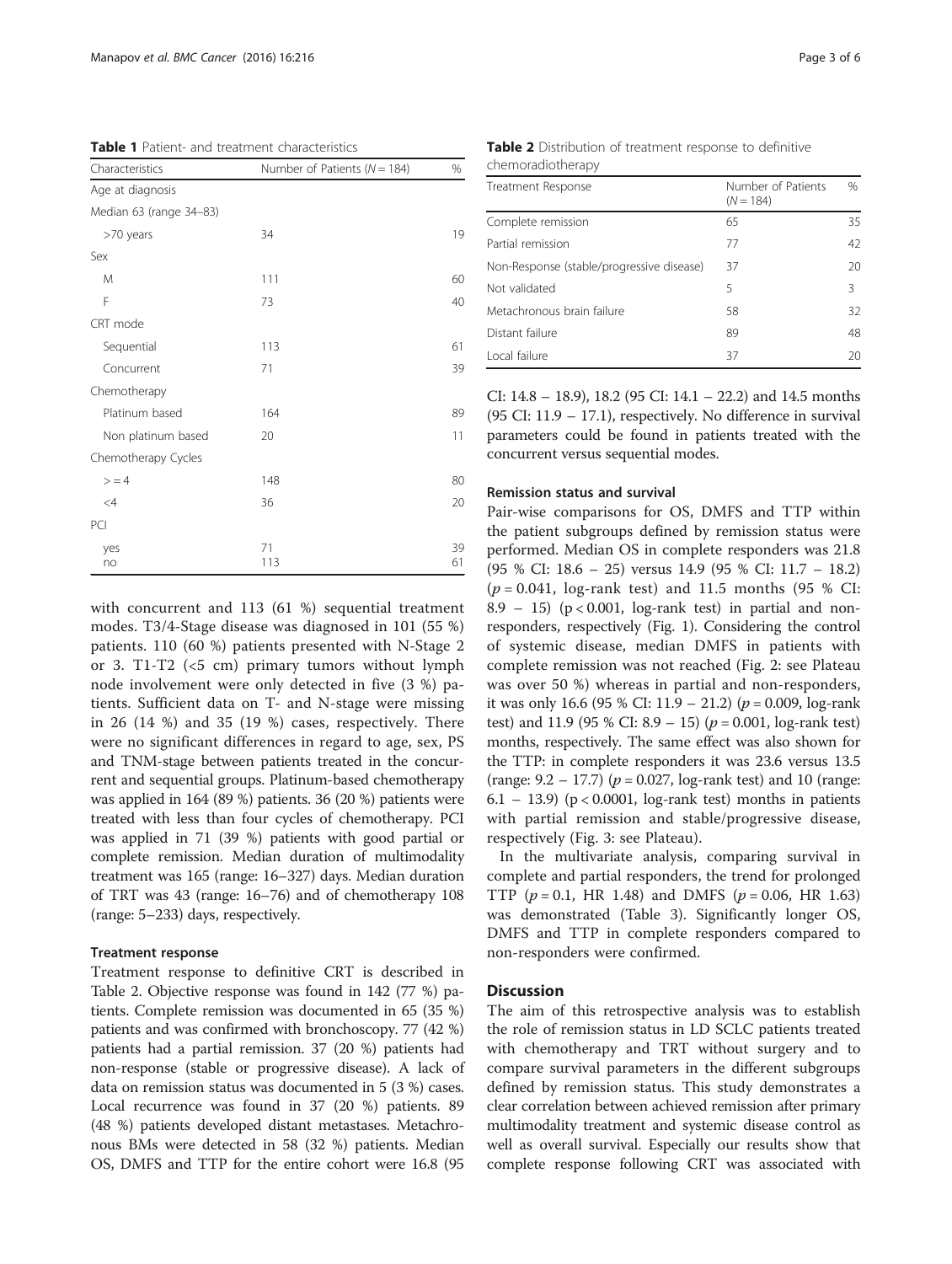<span id="page-3-0"></span>

prolonged TTP, DMFS and OS when compared to partial remission.

Disease control becomes of prime importance in the treated LD SCLC due to the early onset of metastases. A number of studies have reported that the absolute majority of patients with LD SCLC will develop a recurrence [\[1](#page-5-0), [12](#page-5-0), [16](#page-5-0), [17](#page-5-0)]. Our analysis on the timing of treatment failure in LD SCLC has demonstrated that in more than half of the patients with distant relapse, failure occurred in the first year from initial diagnosis [\[18\]](#page-5-0). Hence previous clinical trials have addressed the question of the correlation between treatment response, disease control and outcome after CRT. A phase III trial published in 1997 by Jeremic et al. firstly showed higher complete remission rates in patients treated with early compared to late concurrent CRT correlated with better long-term survival [\[9\]](#page-5-0). However, remission status itself was not analyzed as a prognostic factor. Sixteen years later Sun et al. conducted a phase III study

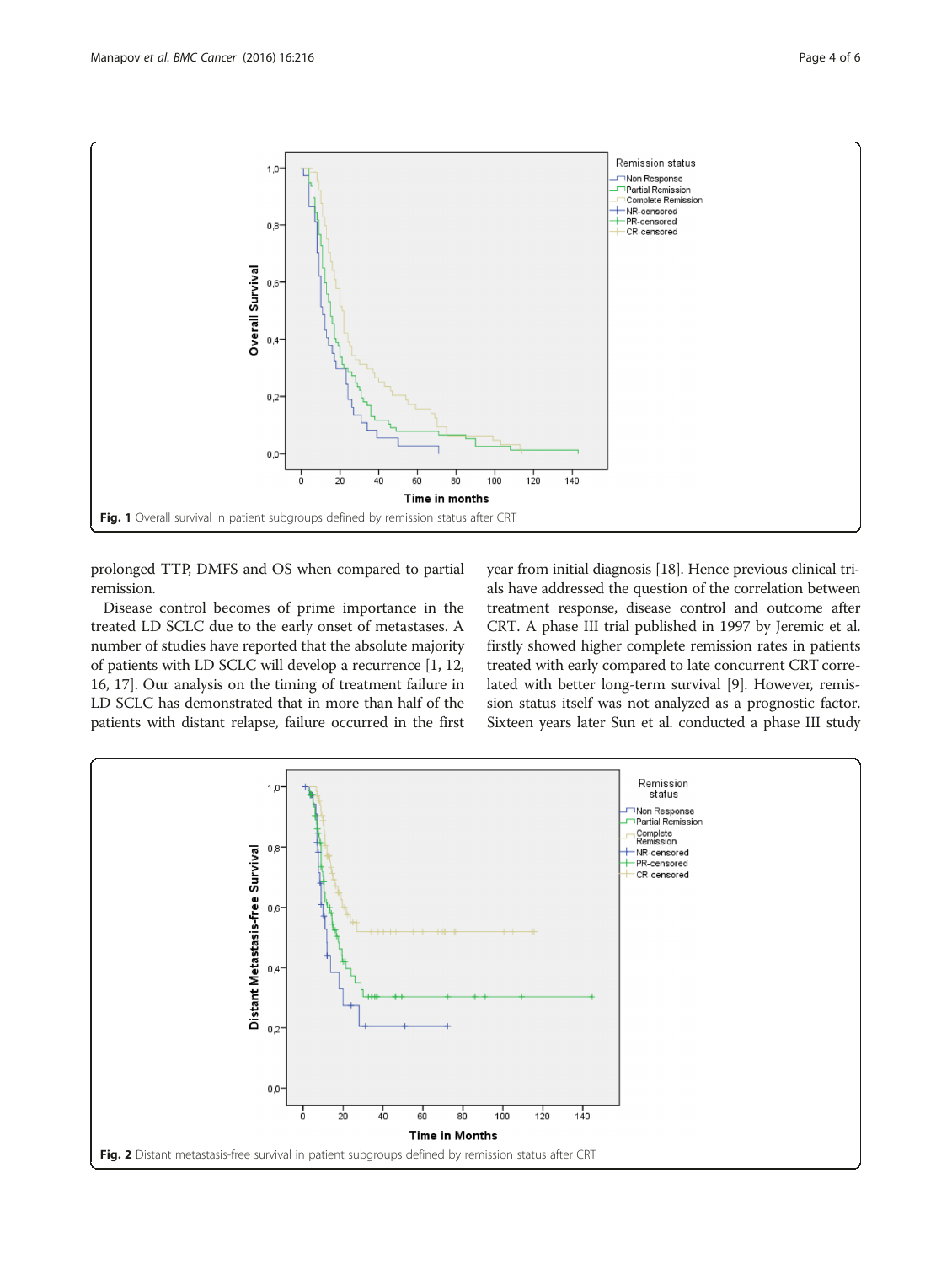<span id="page-4-0"></span>

on the timing of TRT concurrent with chemotherapy with complete remission rate as the primary endpoint. Early and late TRT arms were found to be identical concerning remission status and survival rates. The trial demonstrated that complete responders independent of the timing of TRT have significantly better prognosis compared to the rest of the treated patients [[8\]](#page-5-0). In contrast to the above mentioned studies, the present analysis was conducted in a heterogeneous patient cohort and aimed to compare survival parameters between complete, partial and non-responders. The importance of the achievement of complete remission for the TTP, DMFS and OS was emphasized. This fact may be considered in the planning and assessment of future multimodality trials for LD SCLC.

The relevance of tumor shrinkage or downstaging during the course of CRT was already investigated in several smaller studies [[19](#page-5-0)–[21\]](#page-5-0). A correlation between

Table 3 Survival parameters in the multivariate analysis after adjustment for other prognostic factors

| Survival    | Complete versus<br>partial remission<br>(HR and $p$ value) | Complete remission<br>versus non-response<br>(HR and p value) |
|-------------|------------------------------------------------------------|---------------------------------------------------------------|
| Median OS   | 1.267<br>$(95C1: 0.899 - 1.787)$<br>$p = 0.177$            | 2.135<br>$(95C: 1.392 - 3.275)$<br>$p = 0.001$                |
| Median DMES | 1.632<br>$(95C1: 0.978 - 2.724)$<br>$p = 0.061$            | 3.276<br>(95Cl: 1.771 -6.057)<br>p < 0.001                    |
| Median TTP  | 1.486<br>$(95C): 0.912 - 2.422)$<br>$p = 0.1$              | 3.144<br>$(95C: 1.776 - 5.595)$<br>p < 0.0001                 |

early metabolic (before start of TRT) and CT changes of the tumor volume and survival in LD SCLC was described by van Loon et al. [[19](#page-5-0)]. Go et al. revealed that downstaging during CRT can be considered as an independent prognostic factor [[20](#page-5-0)]. Also Fujii et al. reported that the achievement of remission after the first cycle of chemotherapy applied simultaneously with TRT was associated with significantly better 2-year survival rate [\[21\]](#page-5-0).

A major limitation of the present study is its retrospective nature. However, described treatment response rates and survival correlated well with reported historical data. Another important critical point is the heterogeneity of the analyzed cohort but only 3 % of patients presented with primary tumors <5 cm without lymph-node involvement (UICC Stage I). Comprehensive retrospective acquisition of the treatment toxicity was not possible and we decided to analyze only medical charts of the patients who completed definitive CRT without interruptions. Moreover an integration of the PET-CT (Positron emission tomography–computed tomography) could not be exactly evaluated, because fewer than 20 % percent of patients received PET-CTs at initial staging. Nevertheless, present results point out a clinical relevance of the complete remission after definitive CRT and suggest that remission status may be considered as an additional factor in the planning and assessment of multimodality clinical trials for LD SCLC.

# Conclusion

In our retrospective analysis of heterogeneous LD SCLC patient cohort, achievement of complete remission after definitive CRT was associated with a relevant survival